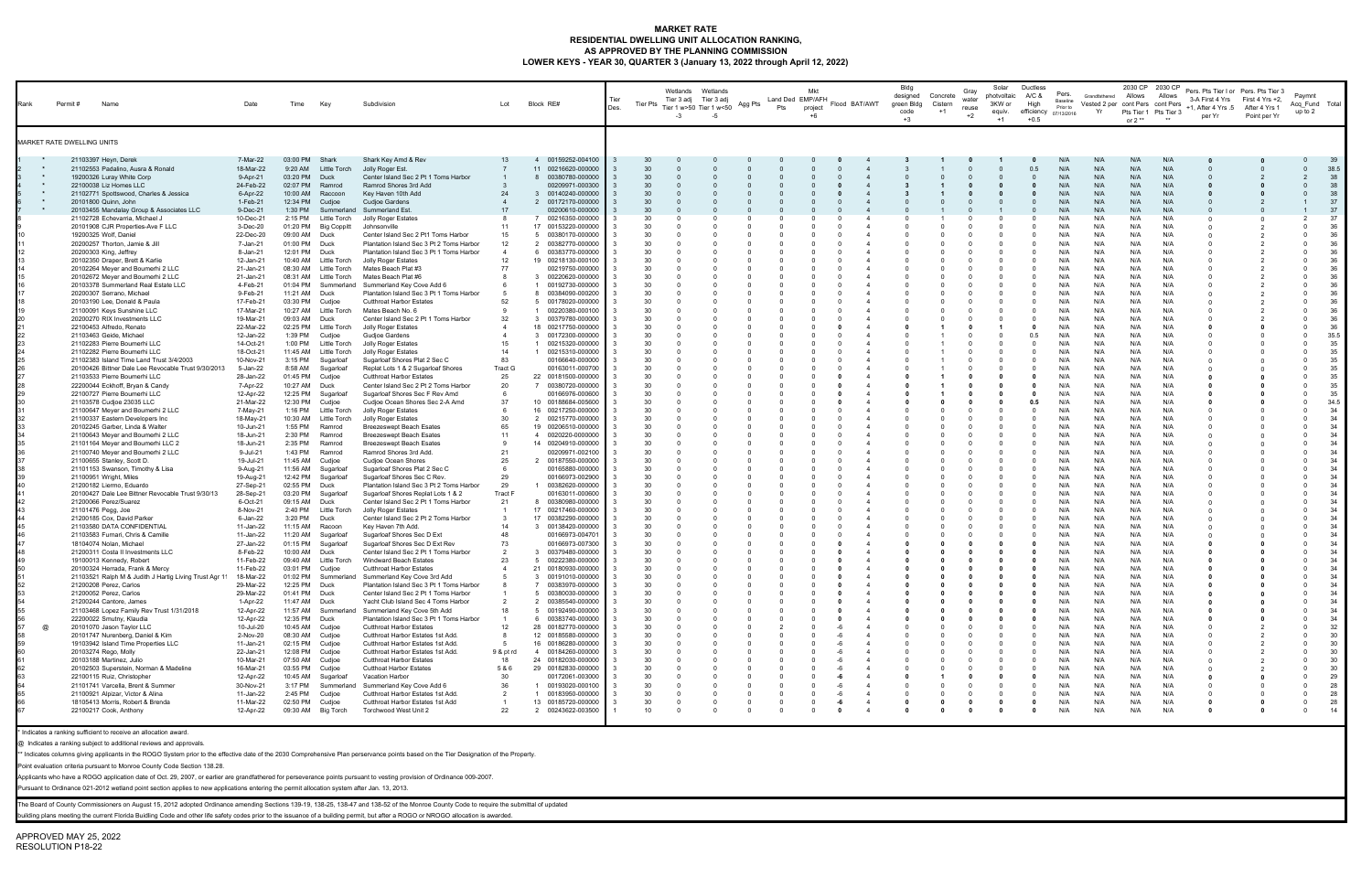## **ADMINISTRATIVE RELIEF RESIDENTIAL DWELLING UNIT ALLOCATION RANKING, AS APPROVED BY THE PLANNING COMMISSION LOWER KEYS - YEAR 30, QUARTER 3 (January 13, 2022 through April 12, 2022)**

| Rank | Permit # | Name                                                      | Date | Time | Key | Subdivision | Lot | Block | RE# |  | Tier Des. Tier Pts | Wetlands<br>$-3$ | Wetlands<br>Tier 3 adj Tier 3 adj<br>Tier 1 w>50 Tier 1 w<50<br>5 | Agg Pts | <b>Land Ded</b><br>Pts | Mkt<br>EMP/AFH Flood<br>project +6 | BAT/<br>AWT | Bldg<br>designed<br>green Bldg<br>code<br>$+3$ | Concrete<br>Cistern +1 | Gray water<br>reuse +2 | Solar<br>Solar<br>photvoltaic Duc<br>3KW or<br>ef<br>equiv.<br>$+1$ |
|------|----------|-----------------------------------------------------------|------|------|-----|-------------|-----|-------|-----|--|--------------------|------------------|-------------------------------------------------------------------|---------|------------------------|------------------------------------|-------------|------------------------------------------------|------------------------|------------------------|---------------------------------------------------------------------|
|      |          | <b>MARKET RATE DWELLING UNITS (ADMINISTRATIVE RELIEF)</b> |      |      |     |             |     |       |     |  |                    |                  |                                                                   |         |                        |                                    |             |                                                |                        |                        |                                                                     |
|      |          |                                                           |      |      |     |             |     |       |     |  |                    |                  |                                                                   |         |                        |                                    |             |                                                |                        |                        |                                                                     |

| Ductless A/C<br>& High<br>efficiency<br>$+0.5$ | Pers, Baseline<br>Prior to<br>07/13/2016 | Grandfathered<br>Vested 2 per<br>Yr | 2030 CP<br>Allows cont<br>1 or 2 ** | 2030 CP<br>Allows cont<br>Pers Pts Tier Pers Pts Tier<br>$3**$ | Pers. Pts<br>Yrs .5 per Yr | Pers. Pts<br>Tier I or 3-A Tier 3 First 4<br>First 4 Yrs Yrs +2, After Acq Fund<br>+1, After 4 4 Yrs 1 Point<br>per Yr | Paymnt<br>up to 2 | Total |
|------------------------------------------------|------------------------------------------|-------------------------------------|-------------------------------------|----------------------------------------------------------------|----------------------------|------------------------------------------------------------------------------------------------------------------------|-------------------|-------|
|                                                |                                          |                                     |                                     |                                                                |                            |                                                                                                                        |                   |       |
|                                                |                                          |                                     |                                     |                                                                |                            |                                                                                                                        |                   |       |
|                                                |                                          |                                     |                                     |                                                                |                            |                                                                                                                        |                   |       |
|                                                |                                          |                                     |                                     |                                                                |                            |                                                                                                                        |                   |       |

**\*** Indicates a ranking sufficient to receive an allocation award.

**@** Indicates a ranking subject to additional reviews and approvals.

Point evaluation criteria pursuant to Monroe County Code Section 138.28

Applicants who have a ROGO application date of Oct. 29, 2007, or earlier are grandfathered for perseverance points pursuant to vesting provision of Ordinance 009-2007

Pursuant to Ordinance 021-2012 wetland point section applies to new applications entering the permit allocation system after Jan. 13, 2013

The Board of County Commissioners on August 15, 2012 adopted Ordinance amending Sections 139-19, 138-25, 138-47 and 138-52 of the Monroe County Code to require the submittal of updated building plans meeting the current Florida Buidling Code and other life safety codes prior to the issuance of a building permit, but after a ROGO or NROGO allocation is awarded.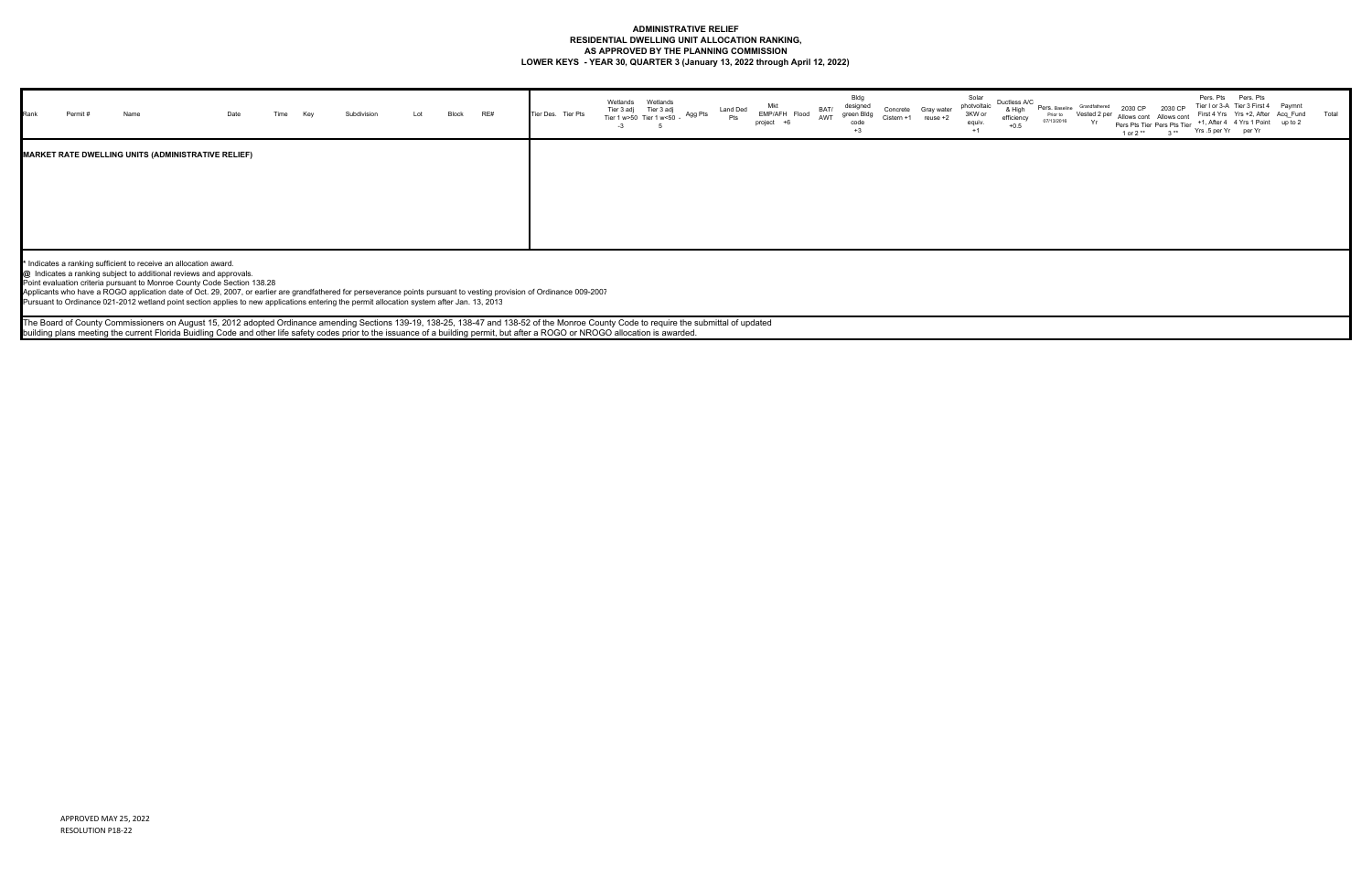# **MARKET RATE RESIDENTIAL DWELLING UNIT ALLOCATION RANKING, AS APPROVED BY THE PLANNING COMMISSION UPPER KEYS -YEAR 30, QUARTER 3 (January 13, 2022 through April 12, 2022)**

| Rank          | Permit #<br>Name                                                                           |                                                                                                                                  | Date                                          | Time | Key                                                          | Subdivision                                                                                                                                             | Lot                            | Block RE#                                                                           |                      | Tier Des. Tier Pts   | Wetlands<br>Tier 3 adj<br>$-3$ | Wetlands<br>Tier 3 adj<br>Tier 1 w>50 Tier 1 w<50<br>-5 | Agg Pts  | Pts | Mkt<br>Land Ded EMP/AFH<br>project | BAT/<br>Flood<br>AWT       | Bldg<br>designed<br>green Bldg<br>code<br>$+3$ | Concrete Gray<br>Cistern<br>$+1$ | water<br>reuse +2 | Solar<br>photvoltaic<br>3KW or<br>equiv.<br>$+1$ | Ductless<br>Pers. First<br>A/C &<br>4 Yrs<br>High<br>efficiency<br>(Baseline)<br>$+0.5$ | Each Add<br>- 2          | 2030 CP<br>Yrs If Vested Allows cont<br>or $2**$ | 2030 CP<br>Allows cont   | Pers. Pts Tier<br>I or 3-A First 4<br>Pers Pts Tier 1 Pers Pts Tier 3 Yrs +1, After 4 $\gamma$ Pers Pts Tier 3 Yrs 5 per Yr | Pers. Pts Tier 3<br>First 4 Yrs +2, After Acq Fund<br>4 Yrs 1 Point per Yr up to 2 | Paymnt   | Total                |
|---------------|--------------------------------------------------------------------------------------------|----------------------------------------------------------------------------------------------------------------------------------|-----------------------------------------------|------|--------------------------------------------------------------|---------------------------------------------------------------------------------------------------------------------------------------------------------|--------------------------------|-------------------------------------------------------------------------------------|----------------------|----------------------|--------------------------------|---------------------------------------------------------|----------|-----|------------------------------------|----------------------------|------------------------------------------------|----------------------------------|-------------------|--------------------------------------------------|-----------------------------------------------------------------------------------------|--------------------------|--------------------------------------------------|--------------------------|-----------------------------------------------------------------------------------------------------------------------------|------------------------------------------------------------------------------------|----------|----------------------|
|               | MARKET RATE DWELLING UNITS                                                                 |                                                                                                                                  |                                               |      |                                                              |                                                                                                                                                         |                                |                                                                                     |                      |                      |                                |                                                         |          |     |                                    |                            |                                                |                                  |                   |                                                  |                                                                                         |                          |                                                  |                          |                                                                                                                             |                                                                                    |          |                      |
| *@<br>$\star$ | 21301831 Lugo, Blas<br>22300109 Perez, Orlando                                             | 21300611 Capital Builders USA LLC                                                                                                | 21-Mar-22                                     |      |                                                              | 03:00 PM Key Largo Sexton Cove Estates - Resub<br>8-Apr-22 11:39 AM Key Largo Paradise Point Cove<br>11-Apr-22 11:30 AM Key Largo Stillwright Pt        | 28<br>20<br>6 & 1/2 7          | 00532701-031300<br>11<br>00514200-000000<br>10<br>00515800-000000                   |                      | 30<br>30<br>30       |                                |                                                         |          |     |                                    |                            |                                                |                                  |                   |                                                  | N/A<br>N/A                                                                              | N/A<br>N/A               | N/A<br>N/A                                       | N/A<br>N/A               |                                                                                                                             |                                                                                    |          | 36<br>36             |
| $\star$       | 22300323 Lugo, Blas<br>21301586 Abbott/Triana<br>22300333 Bass Avenue LLC                  |                                                                                                                                  |                                               |      |                                                              | 12-Apr-22 12:36 PM Key Largo Sexton Cove Estates - Resub<br>28-Feb-22 09:30 AM Key Largo Largo Sound Village                                            | 25<br>18<br>3                  | 00532701-017810<br>6<br>00474990-000000<br>6                                        |                      | 30<br>30<br>30       |                                |                                                         |          |     |                                    |                            |                                                |                                  |                   |                                                  | N/A<br>N/A<br>N/A                                                                       | N/A<br>N/A               | N/A<br>N/A<br>N/A                                | N/A<br>N/A<br>N/A        |                                                                                                                             |                                                                                    |          | 36<br>35<br>35       |
| $\star$       | 21301752 JSMG Holdings LLC                                                                 | 22300110 Smith, Charles & Constance                                                                                              |                                               |      |                                                              | 15-Mar-22 01:20 PM Key Largo Anglers Park<br>15-Mar-22 02:45 PM Key Largo Twin Lakes<br>25-Mar-22 10:44 AM Key Largo Key Largo Ocean Shores Amd & Ext   | 2                              | 16 00553720-000000<br>00548950-000000<br>8<br>00498180-000000<br>$\overline{4}$     |                      | 30<br>30             |                                |                                                         |          |     |                                    |                            |                                                |                                  |                   |                                                  | N/A<br>N/A                                                                              | N/A<br>N/A<br>N/A        | N/A<br>N/A                                       | N/A<br>N/A               |                                                                                                                             |                                                                                    |          | 35<br>35             |
|               | 21302360 Grey Properties LLC                                                               | 22300111 Smith, Charles & Constance<br>22300112 Smith, Charles & Constance                                                       | 25-Mar-22<br>25-Mar-22                        |      |                                                              | 10:46 AM Key Largo Key Largo Ocean Shores Amd & Ext<br>10:48 AM Key Largo Buccaneer Point<br>29-Mar-22 01:17 PM Key Largo Ocean Isle Estates            | 12<br>-28                      | 00497990-000000<br>3<br>00496131-013000<br>5<br>7 00539940-000000                   |                      | 30<br>30             |                                |                                                         |          |     |                                    |                            |                                                |                                  |                   |                                                  | N/A<br>N/A<br>N/A                                                                       | N/A<br>N/A<br>N/A        | N/A<br>N/A<br>N/A                                | N/A<br>N/L<br>N/A        |                                                                                                                             |                                                                                    |          | 35<br>35<br>35       |
|               | 21302126 Alsina, Emmanuel<br>22300296 Angel, Brooks & Kenneth<br>21300969 Fried, Harold    |                                                                                                                                  |                                               |      |                                                              | 6-Apr-22 11:20 AM Key Largo Largo Sound Park<br>12-Apr-22 12:30 PM Key Largo Buccaneer Point<br>30-Jun-21 3:14 PM Key Largo Harris Ocean Park Estates   | 10<br>-20<br>46                | 17 00473710-000200<br>5 00496131-013800<br>2 0044760-0000000                        |                      | 30<br>30<br>30       |                                |                                                         |          |     |                                    |                            |                                                |                                  |                   | - 0                                              | N/A<br>N/A<br>N/A                                                                       | N/A<br>N/A<br>N/A        | N/A<br>N/A<br>N/A                                | N/L<br>N/A<br>N/A        |                                                                                                                             |                                                                                    |          | 35<br>35<br>34       |
|               | 20301758 ACV Properties Inc<br>21300109 Yoel Investment Corp                               |                                                                                                                                  | 6-Jul-21                                      |      |                                                              | 7:11 AM Key Largo Winston Waterways Amd<br>22-Jul-21 03:00 PM Key Largo Key Largo Beach Add.                                                            |                                | 2 00546380-000000<br>13 00503340-000000                                             |                      | 30<br>30             |                                |                                                         |          |     |                                    |                            |                                                |                                  |                   |                                                  | N/A<br>N/A                                                                              | N/A<br>N/A               | N/A<br>N/A                                       | N/A<br>N/A               |                                                                                                                             |                                                                                    |          | 34<br>34             |
|               | 20301515 Kocol, John<br>19301947 Vera, Regino                                              | 17304505 Bahama 167 Construction Corp                                                                                            |                                               |      |                                                              | 9-Aug-21 01:52 PM Key Largo South Creek Village<br>18-Aug-21 12:30 PM Key Largo Pirates Cove<br>18-Aug-21 01:35 PM Key Largo Lake Surprise Estates      |                                | 00467150-000000<br>4<br>00493600-000100<br>6<br>00533640-000000                     |                      | 30<br>30<br>30       |                                |                                                         |          |     |                                    |                            |                                                |                                  |                   |                                                  | N/A<br>N/A<br>N/A                                                                       | N/A<br>N/A<br>N/A        | N/A<br>N/A<br>N/A                                | N/A<br>N/A<br>N/A        |                                                                                                                             |                                                                                    |          | 34<br>34<br>34       |
|               | 20301168 Boada/Nunez<br>20301537 Conchrete Properties                                      |                                                                                                                                  |                                               |      |                                                              | 30-Aug-21 12:34 PM Key Largo Stillwright Point Plat No. 1<br>1-Sep-21 01:00 PM Key Largo Paradise Point                                                 | 18<br>10                       | 00514510-000000<br>00513580-000100<br>-3                                            |                      | 30<br>30             |                                |                                                         |          |     |                                    |                            |                                                |                                  |                   |                                                  | N/A<br>N/A                                                                              | N/A<br>N/A               | N/A<br>N/A                                       | N/A<br>N/A               |                                                                                                                             |                                                                                    |          | 34<br>34             |
|               | 16305782 TDGroup Holdings 1 LLC<br>18302649 Leyva, Sergio & Gloria                         | 21300672 3L Garden Investment LLC                                                                                                |                                               |      | 8-Sep-21 02:51 PM Key Largo Oceana                           | 3-Sep-21 12:00 PM Key Largo Ocean Isle Estate<br>14-Sep-21 09:40 AM Key Largo Buccaneer Point                                                           | 21<br>20                       | 00538100-000000<br>00085660-000000<br>2<br>00496131-004000                          |                      | 30<br>30<br>30       |                                |                                                         |          |     |                                    |                            |                                                |                                  |                   |                                                  | N/A<br>N/A<br>N/A                                                                       | N/A<br>N/A<br>N/A        | N/A<br>N/A<br>N/A                                | N/A<br>N/L<br>N/A        |                                                                                                                             |                                                                                    |          | 34<br>34<br>34       |
|               | 21301459 Fried, Harold<br>20302106 Key Largo Reef LLC                                      | 21300464 Jorge, Roberto & Jeanette                                                                                               |                                               |      | 27-Sep-21 01:34 PM Key Largo                                 | 22-Sep-21 01:57 PM Key Largo Pirates Cove 1st Add.<br>27-Sep-21 10:45 AM Key Largo Ocean Park Village<br>Seaside Re-subd.                               | -20                            | 19<br>00495660-000100<br>$\overline{4}$<br>00446180-000000<br>00491800-000000<br>-1 |                      | 30<br>30<br>30       |                                |                                                         |          |     |                                    |                            |                                                |                                  |                   |                                                  | N/A<br>N/A<br>N/A                                                                       | N/A<br>N/A<br>N/A        | N/A<br>N/A<br>N/A                                | N/A<br>N/A<br>N/A        |                                                                                                                             |                                                                                    |          | 34<br>34<br>34       |
|               | 21301434 Correa, Octavio                                                                   | 21300766 3L Garden Investment LLC                                                                                                | 8-Oct-21                                      |      |                                                              | 6-Oct-21 02:00 PM Key Largo Pamela Villa<br>02:35 PM Key Largo Ocean Isle Estate                                                                        | 9<br>22                        | 00463700-000300<br>1<br>00538280-000000<br>$\overline{1}$                           |                      | 30<br>30             |                                |                                                         |          |     |                                    |                            |                                                |                                  |                   |                                                  | N/A<br>N/A                                                                              | N/A<br>N/A               | N/A<br>N/A                                       | N/A<br>N/L               |                                                                                                                             |                                                                                    |          | 34<br>34             |
|               | 21300921 FGR Orange LLC<br>21300920 FGR Orange LLC<br>21300919 FGR Orange LLC              |                                                                                                                                  | 12-Oct-21<br>4-Nov-21<br>9-Nov-21             |      |                                                              | 02:12 PM Key Largo Key Largo Park Amd<br>3:35 PM Key Largo Key Largo Park Amd<br>2:47 PM Key Largo Key Largo Park Amd                                   | 12<br>11<br>10                 | 20 00527680-000120<br>20 00527680-000110<br>20 00527680-000100                      |                      | 30<br>30<br>30       |                                |                                                         |          |     |                                    |                            |                                                |                                  |                   |                                                  | N/A<br>N/A<br>N/A                                                                       | N/A<br>N/A<br>N/A        | N/A<br>N/A<br>N/A                                | N/L<br>N/L<br>N/A        |                                                                                                                             |                                                                                    |          | 34<br>34<br>34       |
|               | 21301135 Alsina, Emmanuel<br>21300450 NVJ Multiservices Inc<br>21301795 Rodriguez, Miriam  |                                                                                                                                  | 15-Nov-21<br>19-Nov-21                        |      |                                                              | 1:06 PM Key Largo Cross Key Waterways Est. Sec. 3<br>17-Nov-21 12:47 PM Key Largo Ocean Isle Est.<br>1:50 PM Key Largo Largo Sound Village              | $\overline{4}$<br>15<br>19     | 4 00468473-005201<br>3 00538760-000100<br>11 00476170-000100                        |                      | 30<br>30<br>30       |                                |                                                         |          |     |                                    |                            |                                                |                                  |                   |                                                  | N/A<br>N/A<br>N/A                                                                       | N/A<br>N/A<br>N/A        | N/A<br>N/A<br>N/A                                | N/L<br>N/L<br>N/A        |                                                                                                                             |                                                                                    |          | 34<br>34<br>34       |
|               | 21301173 True Investor LLC                                                                 | 21301968 Keys Property Holdings LLC<br>21302069 Keys Property Holdings LLC<br>19300509 Penny's Investment Corp.                  | 15-Dec-21<br>5-Jan-22<br>5-Jan-22<br>3-Feb-22 |      | 02:35 AM Key Largo                                           | 2:50 PM Key Largo Stillwright Point No. 1<br>12:53 PM Key Largo Key Largo Park Amd<br>12:58 PM Key Largo Key Largo Park Amd<br>Twin Lakes               | 19<br>12<br>13                 | 00514520-000000<br>15 00526680-000000<br>15 00526690-000000<br>00548740-000000      |                      | 30<br>30<br>30<br>30 |                                |                                                         |          |     |                                    |                            |                                                |                                  |                   |                                                  | N/A<br>N/A<br>N/A<br>N/A                                                                | N/A<br>N/A<br>N/A<br>N/A | N/A<br>N/A<br>N/A<br>N/A                         | N/A<br>N/A<br>N/A<br>N/L |                                                                                                                             |                                                                                    |          | 34<br>34<br>34<br>34 |
|               | 21301433 Correa, Octavio<br>19300508 Penny's Investment Corp.<br>21301750 Art & Art Corp   |                                                                                                                                  | 3-Feb-22                                      |      |                                                              | 3-Feb-22 01:10 PM Key Largo Pamela Villa<br>02:34 PM Key Largo Twin Lakes<br>10-Feb-22 10:43 AM Key Largo Key Largo Park Amd                            | -8<br>8 & 1/2 Lt 9             | 00463700-000200<br>-1<br>6<br>00548690-000000<br>10<br>00525500-000000              |                      | 30<br>30<br>30       |                                |                                                         |          |     |                                    |                            |                                                |                                  |                   |                                                  | N/A<br>N/A<br>N/A                                                                       | N/A<br>N/A<br>N/A        | N/A<br>N/A<br>N/A                                | N/A<br>N/A<br>N/A        |                                                                                                                             |                                                                                    |          | 34<br>34<br>34       |
|               | 21301982 Pozo, Eduardo & Martha<br>21301245 Haroun, Hany & Christine                       | 21301564 Keys Property Holdings LLC                                                                                              |                                               |      |                                                              | 14-Feb-22 03:45 PM Key Largo Key Largo Park Amd<br>28-Feb-22 12:39 PM Key Largo Buccaneer Point<br>28-Feb-22 01:13 PM Key Largo Key Largo Park Amd      | - 8<br>12<br>-20               | 13 00526060-000000<br>00496131-001310<br>-1<br>10 00525610-000200                   |                      | 30<br>30<br>30       |                                |                                                         |          |     |                                    |                            |                                                |                                  |                   |                                                  | N/A<br>N/A<br>N/A                                                                       | N/A<br>N/A<br>N/A        | N/A<br>N/A<br>N/A                                | N/L<br>N/L<br>N/A        |                                                                                                                             |                                                                                    |          | 34<br>34<br>34       |
|               | 21300827 Labrador, Armondo                                                                 | 21301660 Keys Property Holdings LLC<br>21302068 Costa II Investments LLC                                                         |                                               |      |                                                              | 28-Feb-22 01:14 PM Key Largo Key Largo Park Amd<br>28-Feb-22 01:15 PM Key Largo Key Largo Park Amd<br>3-Mar-22 12:43 PM Key Largo Port Largo 3rd Add    | 18<br>- 2<br>272               | 10 00525610-000100<br>15 00526580-000000<br>00453473-001410                         |                      | 30<br>30<br>30       |                                |                                                         |          |     |                                    | $\Omega$                   |                                                |                                  |                   |                                                  | N/A<br>N/A<br>N/A                                                                       | N/A<br>N/A               | N/A<br>N/A<br>N/A                                | N/L<br>N/A               |                                                                                                                             |                                                                                    |          | 34<br>34<br>34       |
|               | 21302029 Moleiro's Corp                                                                    | 21301604 Henry Quintana Amd & Restated Revor 24-Mar-22 12:55 PM Key Largo Buccaneer Point                                        |                                               |      |                                                              | 14-Mar-22 10:27 AM Key Largo Key Largo Park Amd                                                                                                         | 21<br>18                       | 10<br>00525630-000000<br>00496131-003800<br>$\overline{2}$                          |                      | 30<br>30             |                                |                                                         |          |     |                                    |                            |                                                |                                  |                   |                                                  | N/A                                                                                     | N/A<br>N/A               | N/A<br>N/A                                       | N/A<br>N/A               |                                                                                                                             |                                                                                    |          | 34<br>34             |
|               | 21302489 Onate, Rene & Mabel<br>22300236 Fried/Ginjauma<br>20301599 Pennys Investment Corp |                                                                                                                                  |                                               |      |                                                              | 29-Mar-22 04:00 PM Key Largo Key Largo Park Amd<br>6-Apr-22 09:58 AM Key Largo Tavernier Bend<br>12-Apr-22 11:30 AM Key Largo Harris Ocean Park Estates | 19<br>$\overline{2}$           | 28<br>00529210-000100<br>00487380-000000<br>00447160-000000<br>2                    |                      | 30<br>30<br>30       |                                |                                                         |          |     |                                    |                            |                                                |                                  |                   |                                                  | N/A<br>N/A<br>N/A                                                                       | N/A<br>N/A<br>N/A        | N/A<br>N/A<br>N/A                                | N/A<br>N/A<br>N/A        |                                                                                                                             |                                                                                    |          | 34<br>34<br>34       |
|               | 20301600 Pennys Investment Corp                                                            | 18302572 Speer, Richard & Suzanne                                                                                                |                                               |      |                                                              | 12-Apr-22 11:31 AM Key Largo Harris Ocean Park Estates<br>12-Apr-22 03:03 PM Key Largo Buccaneer Point                                                  | $\mathbf{3}$<br>18             | 2<br>00447170-000000<br>00496131-000100                                             |                      | 30<br>30<br>30       |                                |                                                         |          |     |                                    |                            |                                                |                                  |                   |                                                  | N/A<br>N/A                                                                              | N/A<br>N/A               | N/A<br>N/A                                       | N/A<br>N/A               |                                                                                                                             |                                                                                    |          | 34<br>34<br>32       |
|               | 21302361 Sunrise Pointe LLC                                                                | 20301299 PL Ocean Residences Holding LLC<br>20301303 PL Ocean Residences Holding LLC                                             |                                               |      | 12-Oct-21 04:00 PM Key Largo<br>12-Oct-21 04:02 PM Key Largo | 28-Mar-22 02:17 PM Key Largo Sunrise Point Add Amd<br>metes & bounds<br>metes & bounds                                                                  |                                | 00483950-000000<br>6<br>00090820-000000<br>00090820-000000                          |                      | 30<br>30             |                                |                                                         |          |     |                                    |                            |                                                |                                  |                   |                                                  | N/A<br>N/A<br>N/A                                                                       | N/A<br>N/A<br>N/A        | N/A<br>N/A<br>N/A                                | N/A<br>N/A<br>N/A        |                                                                                                                             |                                                                                    |          | 31<br>31             |
|               |                                                                                            | 20301301 PL Ocean Residences Holding LLC<br>20301300 PL Ocean Residences Holding LLC<br>20301295 PL Ocean Residences Holding LLC |                                               |      | 12-Oct-21 04:05 PM Key Largo<br>12-Oct-21 04:10 PM Key Largo | metes & bounds<br>12-Oct-21 04:07 PM Key Largo metes & bounds<br>metes & bounds                                                                         |                                | 00090820-000000<br>00090820-000000<br>00090820-000000                               |                      | 30<br>30<br>30       | -3                             |                                                         |          |     |                                    |                            |                                                |                                  |                   |                                                  | N/A<br>N/A<br>N/A                                                                       | N/A<br>N/A<br>N/A        | N/A<br>N/A<br>N/A                                | N/A<br>N/A<br>N/A        |                                                                                                                             |                                                                                    |          | 31<br>31<br>31       |
|               |                                                                                            | 20301298 PL Ocean Residences Holding LLC<br>20301293 PL Ocean Residences Holding LLC                                             |                                               |      |                                                              | 12-Oct-21 04:12 PM Key Largo metes & bounds<br>12-Oct-21 04:15 PM Key Largo metes & bounds                                                              |                                | 00090820-000000<br>00090820-000000                                                  |                      | 30<br>30             |                                |                                                         |          |     |                                    |                            |                                                |                                  |                   |                                                  | N/A<br>N/A                                                                              | N/A<br>N/A               | N/A<br>N/A                                       | N/A<br>N/A               |                                                                                                                             |                                                                                    |          | 31<br>31             |
|               | 20300310 Matthew, Frederick N                                                              | 20301297 PL Ocean Residences Holding LLC<br>20301216 Michael Cabanas Land Venture Inc                                            |                                               |      |                                                              | 12-Oct-21 04:20 PM Key Largo metes & bounds<br>14-Dec-20 09:55 AM Key Largo Lime Grove Estates Sec 1<br>17-Dec-20 09:20 AM Key Largo Buccaneer Point    | $\overline{2}$<br>48           | 00090820-000000<br>00485510-000000<br>$\overline{4}$<br>00496131-009200<br>3        |                      | 30<br>30<br>30       |                                |                                                         |          |     |                                    |                            |                                                |                                  |                   | $\Omega$                                         | N/A<br>N/A<br>N/A                                                                       | N/A<br>N/A<br>N/A        | N/A<br>N/A<br>N/A                                | N/A<br>N/A<br>N/A        |                                                                                                                             |                                                                                    |          | 31<br>30<br>30       |
|               | 20300633 Grey Properties LLC<br>19302159 Art Code Corp                                     |                                                                                                                                  |                                               |      |                                                              | 29-Jun-21 1:45 PM Key Largo Buccaneer Point<br>30-Jun-21 11:00 AM Key Largo Pirates Cove 1st Add                                                        | 20<br>15                       | 00496131-006400<br>3<br>00495210-000000<br>16                                       |                      | 30<br>30             |                                |                                                         |          |     |                                    |                            |                                                |                                  |                   | - 0                                              | N/A                                                                                     | N/A<br>N/A               | N/A<br>N/A                                       | N/A<br>N/A               |                                                                                                                             |                                                                                    |          | 28<br>28             |
|               | 20301202 Marante, Freddy<br>18301518 Alvarez, Reinaldo                                     | 19300197 TDGroup Holdings 1 LLC                                                                                                  |                                               |      |                                                              | 7-Feb-22 11:00 AM Key Largo Cross Key Waterways Est<br>26-Feb-21 11:15 AM Key Largo Seaside Add. 1<br>28-Apr-21 9:00 AM Key Largo Twin Lakes            | 6<br>Pt Lt 7<br>$\overline{1}$ | 9 00468473-016800<br>00492520-000000<br>$\overline{1}$<br>19 00550530-000000        | -3<br>$3-A$<br>$3-A$ | 30<br>20<br>20       |                                |                                                         | $\Omega$ |     | $\Omega$                           | -6<br>$\Omega$<br>$\Omega$ |                                                | $\Omega$                         | $\Omega$          | - 0<br>$\Omega$<br>$\Omega$                      | N/A<br>N/A<br>N/A                                                                       | N/A<br>N/A<br>N/A        | N/A<br>N/A<br>N/A                                | N/A<br>N/A<br>N/A        |                                                                                                                             |                                                                                    | $\Omega$ | 28<br>25<br>24       |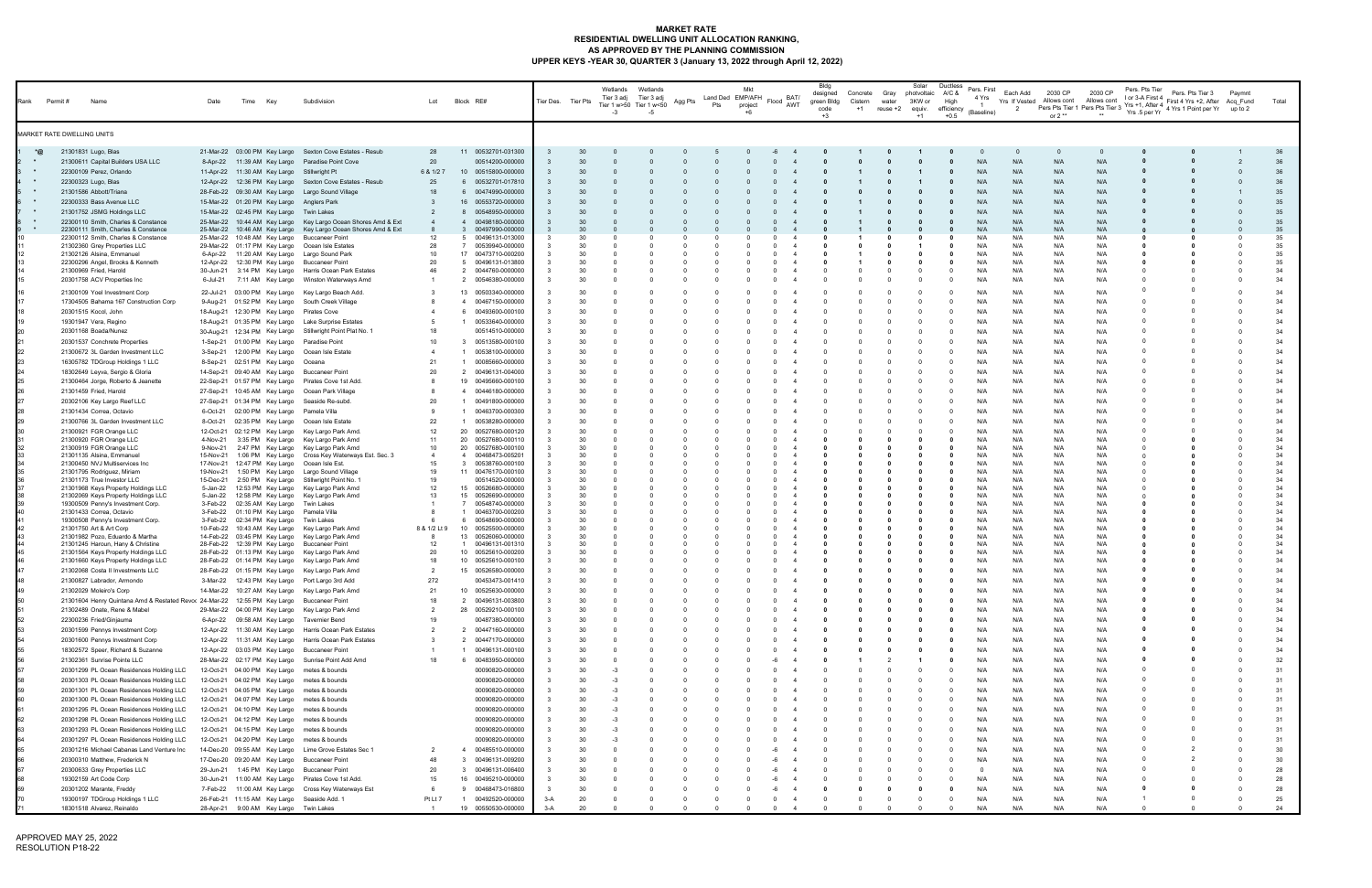## **MARKET RATE RESIDENTIAL DWELLING UNIT ALLOCATION RANKING, AS APPROVED BY THE PLANNING COMMISSION UPPER KEYS -YEAR 30, QUARTER 3 (January 13, 2022 through April 12, 2022)**

| Rank | Permit # | Name                                                                                                                                                                                                                                                                                                                                                              | Date      | Time<br>Key | Subdivision                                                                                                                                                                                                                                                                                                                                                       | Lot               |    | Block RE#          | Tier Des. Tier Pts |    | Wetlands<br>Tier 3 adj<br>Tier 1 w>50 Tier 1 w<50 | Wetlands<br>Tier 3 adj | Agg Pts | Land Ded EMP/AFH<br>Pts | Mkt<br>project | Flood BAT/<br>AWT | designed<br>green Bldg<br>code | Concrete<br>Cistern | Gray<br>water<br>reuse +2 | Solar<br>photvoltaic<br>3KW or<br>equiv. | <b>Ductless</b><br>A/C &<br>High<br>efficiency<br>$+0.5$ | Pers. First<br>4 Yrs<br>(Baseline) | Each Add<br>Yrs If Vested | 2030 CP<br>Allows cont<br>or $2**$ | 2030 CP<br>Allows cont<br>Pers Pts Tier 1 Pers Pts Tier 3 | Pers. Pts Tier<br>I or 3-A First 4 | Pers. Pts Tier 3<br>First 4 Yrs +2, After Acq Fund<br>Yrs +1, After 4 First 4 Tis +2, Alter Acq_Fund<br>Yrs .5 per Yr 4 Yrs 1 Point per Yr up to 2 | Pavmnt | Total |
|------|----------|-------------------------------------------------------------------------------------------------------------------------------------------------------------------------------------------------------------------------------------------------------------------------------------------------------------------------------------------------------------------|-----------|-------------|-------------------------------------------------------------------------------------------------------------------------------------------------------------------------------------------------------------------------------------------------------------------------------------------------------------------------------------------------------------------|-------------------|----|--------------------|--------------------|----|---------------------------------------------------|------------------------|---------|-------------------------|----------------|-------------------|--------------------------------|---------------------|---------------------------|------------------------------------------|----------------------------------------------------------|------------------------------------|---------------------------|------------------------------------|-----------------------------------------------------------|------------------------------------|----------------------------------------------------------------------------------------------------------------------------------------------------|--------|-------|
|      |          | 20301937 Grey Properties LLC                                                                                                                                                                                                                                                                                                                                      |           |             | 9-Aug-21 12:30 PM Key Largo Rev. Amd. Plat of Riviera Village                                                                                                                                                                                                                                                                                                     | 13                |    | 00510660-000000    | $3-A$              |    |                                                   |                        |         |                         |                |                   |                                |                     |                           |                                          |                                                          |                                    | N/A                       | N/A                                | N/A                                                       |                                    |                                                                                                                                                    |        | 24    |
|      |          | 20301633 Grey Properties LLC                                                                                                                                                                                                                                                                                                                                      | 1-Sep-21  |             | 10:10 AM Key Largo Harbor Shores                                                                                                                                                                                                                                                                                                                                  |                   |    | 00521530-000000    | $3-A$              |    |                                                   |                        |         |                         |                |                   |                                |                     |                           |                                          |                                                          |                                    | N/A                       | N/F                                | N/A                                                       |                                    |                                                                                                                                                    |        | 24    |
|      |          | 21301199 Keys Property Holdings LLC                                                                                                                                                                                                                                                                                                                               |           |             | 17-Sep-21 10:15 AM Key Largo Key Largo Park Amd.                                                                                                                                                                                                                                                                                                                  | 25                | 14 | 00526500-000000    | $3-A$              | 20 |                                                   |                        |         |                         |                |                   |                                |                     |                           |                                          |                                                          | N/f                                | N/A                       | N/A                                | N/A                                                       |                                    |                                                                                                                                                    |        | 24    |
|      |          | 21301201 Keys Property Holdings LLC                                                                                                                                                                                                                                                                                                                               |           |             | 17-Sep-21 10:16 AM Key Largo Key Largo Park Amd.                                                                                                                                                                                                                                                                                                                  | 24                | 14 | 00526490-000000    | $3-A$              |    |                                                   |                        |         |                         |                |                   |                                |                     |                           |                                          |                                                          |                                    | N/A                       | N/A                                | N/A                                                       |                                    |                                                                                                                                                    |        |       |
|      |          | 21300562 Island Invesment Partners Inc.                                                                                                                                                                                                                                                                                                                           | 5-Oct-21  |             | 09:30 AM Key Largo Harris Ocean Park Estates                                                                                                                                                                                                                                                                                                                      | 11                |    | 00447710-000000    | $3-A$              |    |                                                   |                        |         |                         |                |                   |                                |                     |                           |                                          |                                                          | N/L                                | N/A                       | N/L                                | N/A                                                       |                                    |                                                                                                                                                    |        |       |
|      |          | 21300976 Teach, Miles                                                                                                                                                                                                                                                                                                                                             | 19-Nov-21 |             | 10:25 AM Key Largo Harris Ocean Park Est.                                                                                                                                                                                                                                                                                                                         | 17                |    | 00447310-000000    | $3-A$              |    |                                                   |                        |         |                         |                |                   |                                |                     |                           |                                          |                                                          |                                    | N/A                       | N/A                                | N/A                                                       |                                    |                                                                                                                                                    |        |       |
|      |          | 21300847 Cotter, William                                                                                                                                                                                                                                                                                                                                          | 5-Jan-22  |             | 1:15 PM Key Largo Twin Lakes                                                                                                                                                                                                                                                                                                                                      |                   |    | 19 00550590-000000 | $3-A$              |    |                                                   |                        |         |                         |                |                   |                                |                     |                           |                                          |                                                          |                                    | N/A                       | N/A                                | N/A                                                       |                                    |                                                                                                                                                    |        |       |
|      |          | 21302342 Mesa/Palma                                                                                                                                                                                                                                                                                                                                               |           |             | 22-Feb-22 09:00 AM Key Largo Key Largo Park Amd                                                                                                                                                                                                                                                                                                                   | 26                | 14 | 00526510-000000    | $3-A$              |    |                                                   |                        |         |                         |                |                   |                                |                     |                           |                                          |                                                          |                                    | N/L                       | N/L                                | N/A                                                       |                                    |                                                                                                                                                    |        | 24    |
|      |          | 19300570 Fried, Harold                                                                                                                                                                                                                                                                                                                                            |           |             | 9-Jul-19 08:47 AM Key Largo Harris Ocean Park Est                                                                                                                                                                                                                                                                                                                 | 36                |    | 00449340-000000    |                    |    |                                                   |                        |         |                         |                |                   |                                |                     |                           |                                          |                                                          |                                    | N/A                       | N/A                                | N/A                                                       |                                    |                                                                                                                                                    |        | 16    |
|      |          | 18300094 TDGroup Holdings I LLC                                                                                                                                                                                                                                                                                                                                   |           |             | 7-Aug-19 09:41 AM Key Largo Adobe Casa Court                                                                                                                                                                                                                                                                                                                      |                   |    | 00481230-000000    |                    |    |                                                   |                        |         |                         |                |                   |                                |                     |                           |                                          |                                                          |                                    | N/A                       | N/F                                | N/A                                                       |                                    |                                                                                                                                                    |        | 16    |
|      |          | 18300094 TDGroup Holdings I LLC                                                                                                                                                                                                                                                                                                                                   |           |             | 7-Aug-19 09:42 AM Key Largo Adobe Casa Court                                                                                                                                                                                                                                                                                                                      |                   |    | 00481230-000000    |                    |    |                                                   |                        |         |                         |                |                   |                                |                     |                           |                                          |                                                          |                                    | N/A                       | N/A                                | N/A                                                       |                                    |                                                                                                                                                    |        |       |
|      |          | 19300539 BCD of the Keys LLC                                                                                                                                                                                                                                                                                                                                      |           |             | 15-Oct-19 03:20 PM Key Largo Anglers Park                                                                                                                                                                                                                                                                                                                         | Lt 12 & Pt Lt 11  |    | 00551410-000000    |                    |    |                                                   |                        |         |                         |                |                   |                                |                     |                           |                                          |                                                          |                                    | N/A                       | N/F                                | N/A                                                       |                                    |                                                                                                                                                    |        |       |
|      |          | 19300540 BCD of the Keys LLC                                                                                                                                                                                                                                                                                                                                      |           |             | 15-Oct-19 03:30 PM Key Largo Anglers Park                                                                                                                                                                                                                                                                                                                         | t Lt 10 & Pt Lt 1 |    | 00551400-000000    |                    |    |                                                   |                        |         |                         |                |                   |                                |                     |                           |                                          |                                                          |                                    | N/A                       | N/F                                | N/A                                                       |                                    |                                                                                                                                                    |        |       |
|      |          | 18300323 Fabel Holdings LLC                                                                                                                                                                                                                                                                                                                                       | 6-May-21  |             | 9:20 AM Key Largo Largo City                                                                                                                                                                                                                                                                                                                                      | 10                |    | 00508990-000000    |                    |    |                                                   |                        |         |                         |                |                   |                                |                     |                           |                                          |                                                          | N/f                                | N/A                       | N/A                                | N/A                                                       |                                    |                                                                                                                                                    |        |       |
|      |          | 21301065 Stocky 16 Rainbow Drive LLC                                                                                                                                                                                                                                                                                                                              | 4-Nov-21  |             | 11:00 AM Key Largo Knowles Colony 1st Add                                                                                                                                                                                                                                                                                                                         | 15                |    | 00564650-000000    |                    |    |                                                   |                        |         |                         |                |                   |                                |                     |                           |                                          |                                                          |                                    | N/A                       | N/A                                | N/A                                                       |                                    |                                                                                                                                                    |        | 14    |
|      |          | 21300646 Soria, Ramon                                                                                                                                                                                                                                                                                                                                             |           |             | 16-Nov-21 1:03 PM Key Largo Gulfstream Shores                                                                                                                                                                                                                                                                                                                     | 22                |    | 00565850-000000    |                    |    |                                                   |                        |         |                         |                |                   |                                |                     |                           |                                          |                                                          | N/f                                | N/A                       | N/L                                | N/A                                                       |                                    |                                                                                                                                                    |        | 14    |
|      |          | * Indicates a ranking sufficient to receive an allocation award.<br>@ Indicates a ranking subject to additional reviews and approvals.<br>Point evaluation criteria pursuant to Monroe County Code Section 138.28.<br>Pursuant to Ordinance 021-2012 wetland point section applies to new applications entering the permit allocation system after Jan. 13, 2013. |           |             | ** Indicates columns giving applicants in the ROGO System prior to the effective date of the 2030 Comprehensive Plan perservance points based on the Tier Designation of the Property.<br>Applicants who have a ROGO application date of Oct. 29, 2007, or earlier are grandfathered for perseverance points pursuant to vesting provision of Ordinance 009-2007. |                   |    |                    |                    |    |                                                   |                        |         |                         |                |                   |                                |                     |                           |                                          |                                                          |                                    |                           |                                    |                                                           |                                    |                                                                                                                                                    |        |       |

The Board of County Commissioners on August 15, 2012 adopted Ordinance amending Sections 139-19, 138-25, 138-47 and 138-52 of the Monroe County Code to require the submittal of updated<br>building plans meeting the current Fl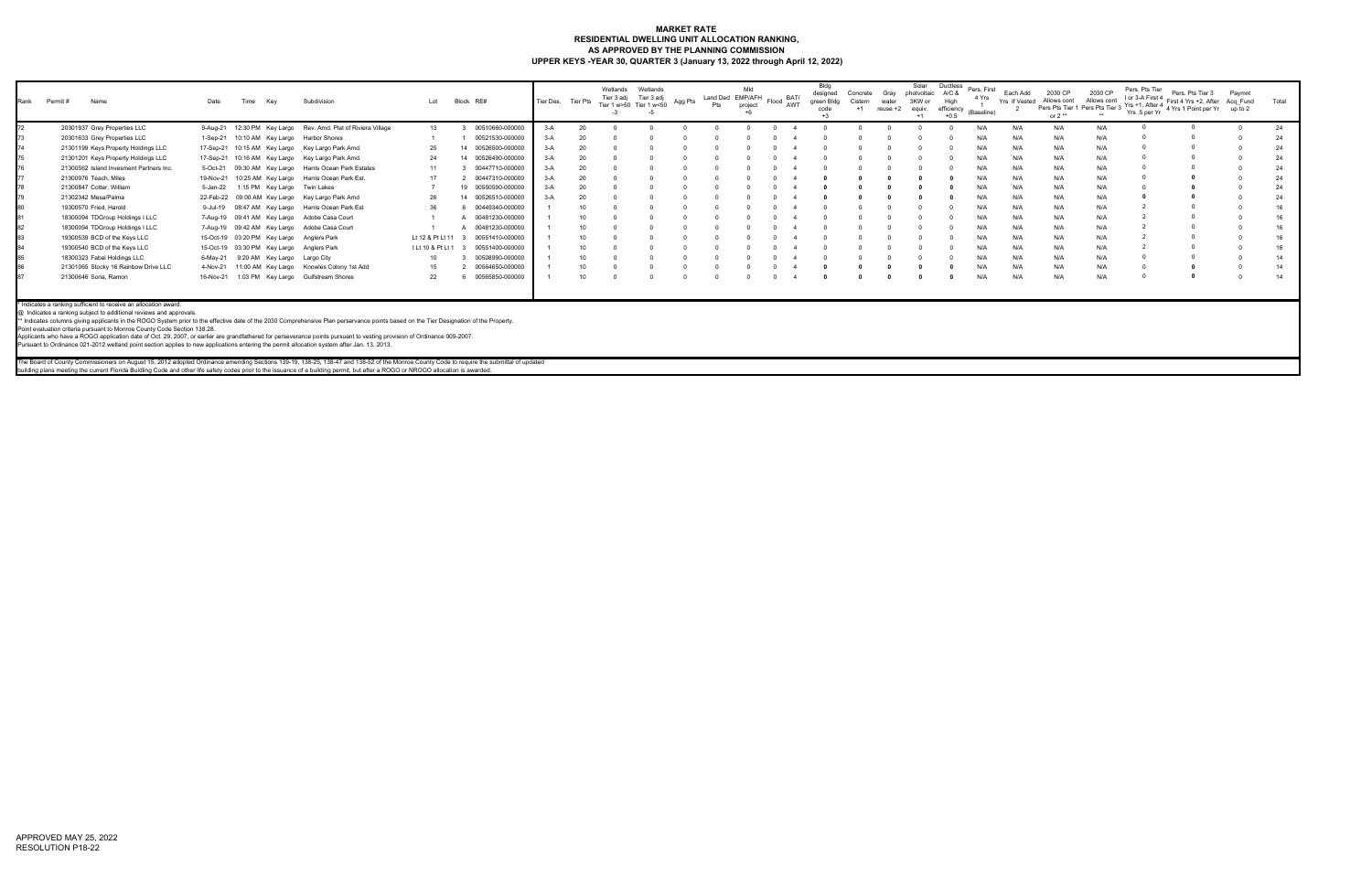## **ADMINISTRATIVE RELIEF RESIDENTIAL DWELLING UNIT ALLOCATION RANKING, AS APPROVED BY THE PLANNING COMMISSION UPPER KEYS - YEAR 30, QUARTER 3 (January 13, 2022 through April 12, 2022)**

| Rank<br>Permit#<br>Name                                   | Date | Time | Key<br>Subdivision | Lot | Block | RE# | Tier Des. | Tier Pts | Wetlands<br>Wetlands<br>Tier 3 adj<br>Tier 3 adj<br>Agg Pts<br>Tier 1 w>50 Tier 1 w<50 -<br>$-3$<br>5 | Land Ded<br>Pts | Mkt<br>Flood BAT/A<br>EMP/AFH<br>project +6 | Bldg<br>designed<br>green Bldg<br>code<br>$+3$ | Concrete<br>Cistern +1 | Gray water<br>$reuse +2$ | Solar<br>photvoltaic<br>3KW or<br>equiv.<br>$+1$ | Ductless A/C<br>& High<br>efficiency<br>+0.5 |
|-----------------------------------------------------------|------|------|--------------------|-----|-------|-----|-----------|----------|-------------------------------------------------------------------------------------------------------|-----------------|---------------------------------------------|------------------------------------------------|------------------------|--------------------------|--------------------------------------------------|----------------------------------------------|
| <b>MARKET RATE DWELLING UNITS (ADMINISTRATIVE RELIEF)</b> |      |      |                    |     |       |     |           |          |                                                                                                       |                 |                                             |                                                |                        |                          |                                                  |                                              |

\* Indicates a ranking sufficient to receive an allocation award<br>@\_Indicates a ranking subject to additional reviews and approvals<br>Point evaluation criteria pursuant to Monroe County Code Section 138.2ξ<br>Applicants who have

The Board of County Commissioners on August 15, 2012 adopted Ordinance amending Sections 139-19, 138-25, 138-47 and 138-52 of the Monroe County Code to require the submittal of updated<br>building plans meeting the current Fl

| A/C<br>h<br>cy | Pers. First 4<br>Yrs<br>$\overline{1}$<br>(Baseline) | Each Add<br>Yrs If<br>Vested 2 | 2030 CP<br>Allows cont Allows cont<br>Pers Pts Tier Pers Pts Tier<br>1 or 2 ** | 2030 CP<br>$3**$ | Pers. Pts<br>Yrs .5 per<br>Yr | Tier I or 3- Pers, Pts<br>A First 4 Tier 3 First 4<br>After 4 4 Yrs 1 Point<br>per Yr | Paymnt<br>Yrs +1, Yrs +2, After Acq Fund up<br>to $2$ | Total |
|----------------|------------------------------------------------------|--------------------------------|--------------------------------------------------------------------------------|------------------|-------------------------------|---------------------------------------------------------------------------------------|-------------------------------------------------------|-------|
|                |                                                      |                                |                                                                                |                  |                               |                                                                                       |                                                       |       |
|                |                                                      |                                |                                                                                |                  |                               |                                                                                       |                                                       |       |
|                |                                                      |                                |                                                                                |                  |                               |                                                                                       |                                                       |       |
|                |                                                      |                                |                                                                                |                  |                               |                                                                                       |                                                       |       |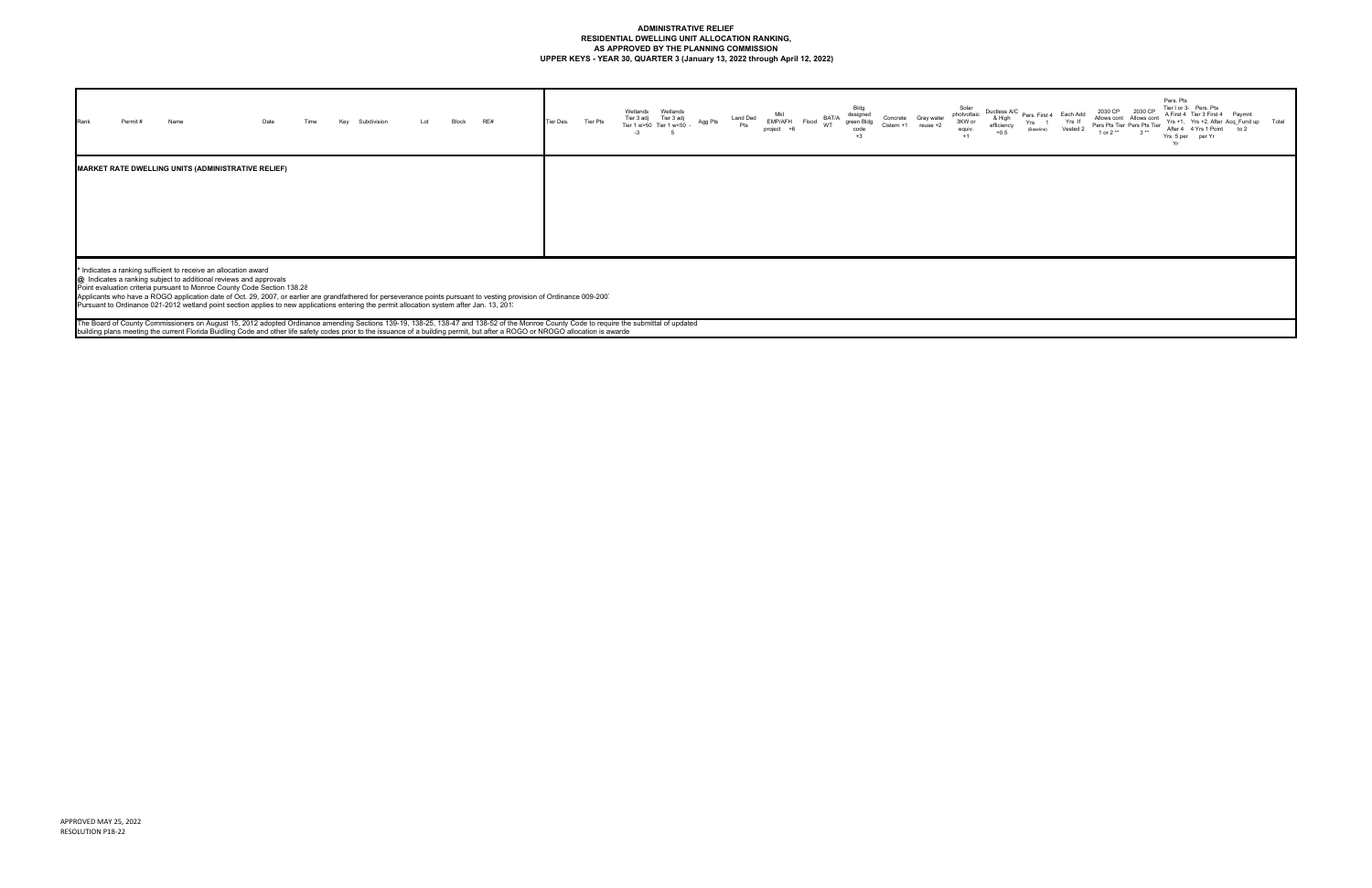## **AFFORDABLE HOUSING RESIDENTIAL DWELLING UNIT ALLOCATION RANKING, AS APPROVED BY THE PLANNING COMMISSION UPPER AND LOWER KEYS - YEAR 30, QUARTER 3 (January 13, 2022 through April 12, 2022)**

| Rank<br>Permit # Name                                     | Date | Time | Key | Subdivision | Lot | <b>Block</b> | RE# | Tier Des. Tier Pts Tier 1 w>50 Tier 1 w<50 <sup>Pr</sup> | Wetlands<br>$-3$ | Wetlands<br>Tier 3 adj Tier 3 adj<br>-5 | Agg Pts | Mkt<br>Land Ded EMP/AFH Flood BAT/<br>Pts project Flood AWT<br>project | Bidg<br>designed<br>green Bldg<br>code | Concrete Gray photvoltaic<br>Cistern<br>$+1$ | water<br>reuse +2 equiv. | Solar<br>3KW or<br>$+1$ | Ductless<br>$+0.5$ | Pers. First Each Add<br>$\sim$ or $\sim$ A/C & High $\frac{1}{4}$ Yrs 1 Yrs If Vested $\sim$<br>(Baseline) | or $2**$ | Pers Pts Tier 1 Pers Pts Tier 3 |  | Pers. Pts Tier I or 3-A  Pers. Pts Tier 3  Paymnt<br>2030 CP   2030 CP  Pers. Pts Tier I or 3-A  Pers. Pts Tier 3   Paymnt<br>I Allows cont  Allows cont  First 4 Yrs +1, After 4  First 4 Yrs +2, After Acq_Fund   Total<br>Yrs .5 per Yr 4 Yrs 1 Point per Yr up to 2 |  |
|-----------------------------------------------------------|------|------|-----|-------------|-----|--------------|-----|----------------------------------------------------------|------------------|-----------------------------------------|---------|------------------------------------------------------------------------|----------------------------------------|----------------------------------------------|--------------------------|-------------------------|--------------------|------------------------------------------------------------------------------------------------------------|----------|---------------------------------|--|-------------------------------------------------------------------------------------------------------------------------------------------------------------------------------------------------------------------------------------------------------------------------|--|
| AFFORDABLE DWELLING UNITS<br>Very Low, Low, Median Income |      |      |     |             |     |              |     |                                                          |                  |                                         |         |                                                                        |                                        |                                              |                          |                         |                    |                                                                                                            |          |                                 |  |                                                                                                                                                                                                                                                                         |  |
| No applicants under Very Low, Low, Median Income          |      |      |     |             |     |              |     |                                                          |                  |                                         |         |                                                                        |                                        |                                              |                          |                         |                    |                                                                                                            |          |                                 |  |                                                                                                                                                                                                                                                                         |  |
| AFFORDABLE DWELLING UNITS<br>Moderate Income              |      |      |     |             |     |              |     |                                                          |                  |                                         |         |                                                                        |                                        |                                              |                          |                         |                    |                                                                                                            |          |                                 |  |                                                                                                                                                                                                                                                                         |  |
| No applicants under Moderate Income                       |      |      |     |             |     |              |     |                                                          |                  |                                         |         |                                                                        |                                        |                                              |                          |                         |                    |                                                                                                            |          |                                 |  |                                                                                                                                                                                                                                                                         |  |
|                                                           |      |      |     |             |     |              |     |                                                          |                  |                                         |         |                                                                        |                                        |                                              |                          |                         |                    |                                                                                                            |          |                                 |  |                                                                                                                                                                                                                                                                         |  |

The Board of County Commissioners on August 15, 2012 adopted Ordinance amending Sections 139-19, 138-25, 138-47 and 138-52 of the Monroe County Code to require the submittal of updated building plans meeting the current Florida Buidling Code and other life safety codes prior to the issuance of a building permit, but after a ROGO or NROGO allocation is awarded

\* Indicates a ranking sufficient to receive an allocation award.

@ Indicates a ranking subject to additional reviews and approvals.

\*\* Indicates columns giving applicants in the ROGO System prior to the effective date of the 2030 Comprehensive Plan perservance points based on the Tier Designation of the Property

Point evaluation criteria pursuant to Monroe County Code Section 138.28

Applicants who have a ROGO application date of Oct. 29, 2007, or earlier are grandfathered for perseverance points pursuant to vesting provision of Ordinance 009-2007

Pursuant to Ordinance 021-2012 wetland point section applies to new applications entering the permit allocation system after Jan. 13, 2013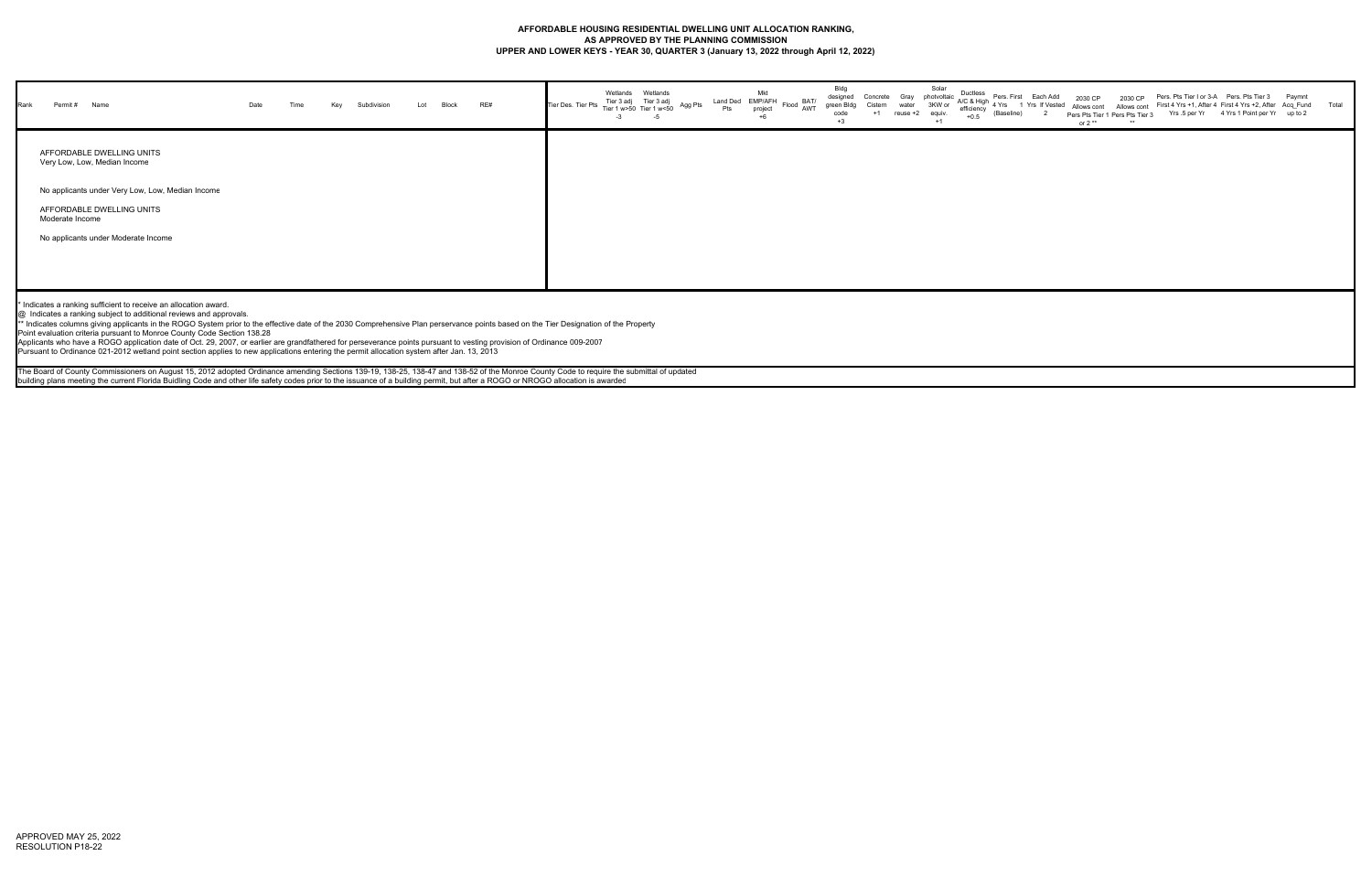#### **MARKET RATE RESIDENTIAL DWELLING UNIT ALLOCATION RANKING, AS APPROVED BY THE PLANNING COMMISSION BIG PINE KEY and NO NAME KEY - YEAR 30, QUARTER 3 (January 13, 2022 through April 12, 2022)**

| Rank     | Permit # | Name                          | Date      | Time     | Key                        | Subdivision                               |             | Lot Block RE#         | Tier Des. Tier Pts | Tier 1 | Wetlands Wetlands<br>Tier 1<br>w>50 -3 w<50 -5 | Tier 3 adj Tier 3 adj Located on<br>No Name | Marsch<br>Rabbit/<br>Buffer | Key Deer<br>Corridor | Agg Pts | Land Ded<br>Pts | Paymnt<br>Acq_Fund<br>up to 2 | Mkt<br>EMP/AFH BAT/A<br>project | WT | Bldg<br>designed<br>green Bldg<br>code<br>$+3$ | Concrete<br>Cistern +1 | Gray<br>water<br>reuse<br>$+2$ | Solar<br>photvoltaic A/C &<br>3KW or<br>equiv.<br>$+1$ | <b>Ductless</b><br>High<br>efficiency<br>$+0.5$ | Flood | Pers.<br>Baseline<br>07/13/2016 | Grandfathered<br>Prior to Vested 2 per Yr | 2030 CP Allows<br>cont Pers Pts<br>Tier 1 or 2** | 2030 CP<br>Allows cont<br>Pers Pts Tier 3 5 per Yr<br>$***$ | Pers. Pts Tier I<br>or 2 First 4 Yrs<br>+1, After 4 Yrs | Pers. Pts<br>Tier 3 First 4<br>Yrs +2. After Total<br>4 Yrs 1 Point<br>per Yr |      |
|----------|----------|-------------------------------|-----------|----------|----------------------------|-------------------------------------------|-------------|-----------------------|--------------------|--------|------------------------------------------------|---------------------------------------------|-----------------------------|----------------------|---------|-----------------|-------------------------------|---------------------------------|----|------------------------------------------------|------------------------|--------------------------------|--------------------------------------------------------|-------------------------------------------------|-------|---------------------------------|-------------------------------------------|--------------------------------------------------|-------------------------------------------------------------|---------------------------------------------------------|-------------------------------------------------------------------------------|------|
|          |          | MARKET RATE DWELLING UNITS    |           |          |                            |                                           |             |                       |                    |        |                                                |                                             |                             |                      |         |                 |                               |                                 |    |                                                |                        |                                |                                                        |                                                 |       |                                 |                                           |                                                  |                                                             |                                                         |                                                                               |      |
| $-1$ $+$ | 20102739 | Cahill, Stephanie             | 12-Jan-21 | 10:34 AM |                            | Big Pine Cahill Pines & Palms             |             | 00246060-000000       |                    |        |                                                |                                             |                             |                      |         |                 |                               |                                 |    |                                                |                        |                                |                                                        |                                                 |       | N/A                             | N/A                                       | N/A                                              | N/A                                                         |                                                         |                                                                               | 26   |
|          | 21100915 | Riera, Deborah                | 22-Jun-21 | 11:23 AM |                            | Big Pine Pine Channel Est, Sec 2          | 49          | 00250280-000000       |                    |        |                                                |                                             |                             |                      |         |                 |                               |                                 |    |                                                |                        |                                |                                                        |                                                 |       | N/f                             | N/A                                       | N/A                                              | N/A                                                         |                                                         |                                                                               | 25   |
|          | 21100744 | Meyer and Boumerhi 2 LLC      | 9-Jul-21  | 1:50 PM  |                            | Big Pine Cahill Pines & Palms             | 32          | 00245370-000000       | 20                 |        |                                                |                                             |                             |                      |         |                 |                               |                                 |    |                                                |                        |                                |                                                        |                                                 |       | N/f                             | N/A                                       | N/A                                              | N/A                                                         |                                                         |                                                                               | 25   |
|          | 21102526 | Pierre Boumerhi LLC           | 29-Sep-21 | 11:12 AM |                            | Big Pine Pine Channel Estates Sec. 2      | 47          | 00249760-000000       |                    |        |                                                |                                             |                             |                      |         |                 |                               |                                 |    |                                                |                        |                                |                                                        |                                                 |       | N/f                             | N/A                                       | N/A                                              | N/A                                                         |                                                         |                                                                               | 25   |
|          | 10103101 | Mackenzie, William            | 17-Sep-10 | 10:40 AM |                            | Big Pine metes and bounds                 |             | 00111880.000205       | 20                 | N/A    | N/A                                            |                                             |                             |                      |         |                 |                               |                                 |    |                                                |                        |                                |                                                        |                                                 |       |                                 | N/A                                       | N/A                                              |                                                             | N/A                                                     | N/A                                                                           | 24   |
|          | 21103399 | Gregory, David                | 12-Jan-22 | 11:55 AM | Big Pine Hollerich         |                                           | 36          | 00285410-000000       | 20                 |        |                                                |                                             |                             |                      |         |                 |                               |                                 |    |                                                |                        |                                |                                                        |                                                 |       | N/f                             | N/A                                       | N/A                                              | N/A                                                         |                                                         |                                                                               | 24   |
|          | 21102912 | Lawson, Bradley               | 16-Mar-22 | 11:45 AM |                            | Big Pine Pine Channel Estates Sec 2       |             | 00248470-000000       |                    |        |                                                |                                             |                             |                      |         |                 |                               |                                 |    |                                                |                        |                                |                                                        |                                                 |       |                                 | N/A                                       | N/A                                              | N/A                                                         |                                                         |                                                                               | 24   |
|          | 14102030 | Strickland, Stephen           | 21-Sep-15 | 10:10 AM |                            | Big Pine Doctors Arm 1st Add              | 1&2         | 00312020.000000       |                    |        |                                                |                                             |                             |                      |         |                 |                               |                                 |    |                                                |                        |                                |                                                        |                                                 |       | N/L                             | N/A                                       | N/A                                              | N/A                                                         |                                                         |                                                                               | 22   |
|          | 08101995 | Perez, Orlando                | 24-Jul-08 | 09:47 AM | Big Pine Tropical Bay      |                                           |             | 00312890.000000       | 10                 | N/A    | N/A                                            |                                             |                             |                      |         |                 |                               |                                 |    |                                                |                        |                                |                                                        |                                                 |       |                                 | N/A                                       |                                                  | N/A                                                         | N/A                                                     | N/A                                                                           | 21   |
| 10       | 08102801 | Bahn (Rev. Trust)             | 14-Oct-08 | 02:27 PM |                            | Big Pine Doctors Arm 1st Add.             |             | 00311610.000000       | 10                 | N/A    | N/A                                            |                                             |                             |                      |         |                 |                               |                                 |    |                                                |                        |                                |                                                        |                                                 |       |                                 | N/A                                       |                                                  | N/A                                                         | N/A                                                     | N/A                                                                           | 21   |
| 11       | 05100259 | Vasquez, Jovan                | 10-Aug-09 | 08:55 AM |                            | Big Pine Doctors Arm 3rd Add. Sec. B      |             | 00312572.000600       | 10                 |        | N/A                                            |                                             |                             |                      |         |                 |                               |                                 |    |                                                |                        |                                |                                                        |                                                 |       |                                 | N/A                                       |                                                  | N/A                                                         | N/A                                                     | N/A                                                                           | 21   |
| 12       | 09102047 | Eline, William                | 9-Nov-09  | 01:34 PM |                            | Big Pine Eden Pines Colony 3rd Add.       |             | 23<br>00271260.000000 |                    | N/A    | N/A                                            |                                             |                             |                      |         |                 |                               |                                 |    |                                                |                        |                                |                                                        |                                                 |       |                                 | N/f                                       |                                                  | N/A                                                         | N/A                                                     | N/A                                                                           | 21   |
| 13       | 15106174 | Ash, Andrew                   | 28-Jul-16 | 02:20 PM |                            | Big Pine Tropical Bay 2nd Add.            |             | 00313290.000000       | 10                 |        |                                                |                                             |                             |                      |         |                 |                               |                                 |    |                                                |                        |                                |                                                        |                                                 |       | N/L                             | N/A                                       | N/A                                              | N/A                                                         | 4.5                                                     |                                                                               | 18.5 |
| 14       | 16104897 | Kyle Kaiser E Trust           | 26-Sep-16 | 02:10 PM |                            | Big Pine Doctors Arm 3rd Add. Sec. B      | 15          | 00312572.001600       |                    |        |                                                |                                             |                             |                      |         |                 |                               |                                 |    |                                                |                        |                                |                                                        |                                                 |       |                                 | N/A                                       | N/A                                              | N/A                                                         | 4.5                                                     |                                                                               | 18.5 |
| 15       | 16107781 | Urton, Timothy                | 6-Jan-17  | 09:00 AM |                            | Big Pine Doctors Arm Subd 3rd Add. Sec. C |             | 00312573-000200       |                    |        |                                                |                                             |                             |                      |         |                 |                               |                                 |    |                                                |                        |                                |                                                        |                                                 |       | N/f                             | N/A                                       | N/A                                              | N/A                                                         | 4.5                                                     |                                                                               | 18.5 |
| 16       |          | 17104430 Horvath Family Trust | 28-Nov-17 | 08:30 AM |                            | Big Pine Tropical Bay 3rd Add.            | 10          | 00313840-000000       |                    |        |                                                |                                             |                             |                      |         |                 |                               |                                 |    |                                                |                        |                                |                                                        |                                                 |       | N/f                             | N/A                                       | N/A                                              | N/A                                                         |                                                         |                                                                               | 18   |
|          | 16103836 | Rothdeutsch, Thomas           | 29-May-19 | 09:30 AM |                            | Big Pine Tropical Bay 3rd Add.            | 12          | 00314240-000000       |                    |        |                                                |                                             |                             |                      |         |                 |                               |                                 |    |                                                |                        |                                |                                                        |                                                 |       | N/f                             | N/A                                       | N/A                                              | N/A                                                         |                                                         |                                                                               | 16   |
| 18       | 16103833 | Rothdeutsch, Judy             | 30-Jul-19 | 01:50 PM |                            | Big Pine Tropical Bay 3rd Add             |             | 00313630-000000       |                    |        |                                                |                                             |                             |                      |         |                 |                               |                                 |    |                                                |                        |                                |                                                        |                                                 |       | N/f                             | N/A                                       | N/A                                              | N/A                                                         |                                                         |                                                                               | 16   |
| 19       | 21100171 | Baster/Sanchez                | 15-Apr-21 | 9:30 AM  |                            | Big Pine Tropical Bay 3rd Add.            |             | 00313490-000000       |                    |        |                                                |                                             |                             |                      |         |                 |                               |                                 |    |                                                |                        |                                |                                                        |                                                 |       | N/A                             | N/A                                       | N/A                                              | N/A                                                         |                                                         |                                                                               | 14   |
| 20       | 21101106 | 1600 Watson Blvd Property LL  | 19-Jan-22 | 01:00 PM | Big Pine Tropical Bay      |                                           |             | 00312660-000000       |                    |        |                                                |                                             |                             |                      |         |                 |                               |                                 |    |                                                |                        |                                |                                                        |                                                 |       | N/f                             | N/A                                       | N/A                                              | N/A                                                         |                                                         |                                                                               |      |
| 21       |          | 21100066 VL & JR Property LLC | 15-Feb-22 | 12:40 PM |                            | Big Pine Tropical Bay 3rd Add             |             | 00313790-000000       |                    |        |                                                |                                             |                             |                      |         |                 |                               |                                 |    |                                                |                        |                                |                                                        |                                                 |       | N/L                             | N/A                                       | N/A                                              | N/A                                                         |                                                         |                                                                               |      |
| 22       | 21101970 | Rey, Claudio                  | 8-Apr-22  | 01:29 PM |                            | Big Pine Tropical Bay Add No 2            | 3, 9, 8, 10 | 00313260-000000       |                    |        |                                                |                                             |                             |                      |         |                 |                               |                                 |    |                                                |                        |                                |                                                        |                                                 |       | N/f                             | N/A                                       | N/A                                              | N/A                                                         |                                                         |                                                                               | 14   |
| 23       | 09102784 | Pereira, Carlos               | 22-Oct-09 | 10:44 AM | Big Pine Port Pine Heights |                                           |             | 00290190.000000       |                    |        |                                                |                                             |                             |                      |         |                 |                               |                                 |    |                                                |                        |                                |                                                        |                                                 |       |                                 | N/A                                       |                                                  | N/A                                                         | N/A                                                     | N/A                                                                           | 11   |
| 24 @     | 20103022 | Sikora, Edward                | 12-Jul-21 | 2:00 PM  |                            | Big Pine Doctors Arm 1st Add.             | 23 & 24     | 00312240-000000       |                    |        |                                                |                                             |                             |                      |         |                 |                               |                                 |    |                                                |                        |                                |                                                        |                                                 |       | N/A                             | N/A                                       | N/A                                              | N/A                                                         | $\overline{\mathbf{0}}$                                 |                                                                               | 11   |
| 25       |          | 17106948 Krieger, Steven      | 20-Mar-18 | 11:30 AM | Big Pine Sands             |                                           | 14          | 36<br>00305090-000100 |                    |        |                                                |                                             |                             | $-10$                |         |                 |                               |                                 |    |                                                |                        |                                |                                                        |                                                 |       | N/A                             | N/A                                       | N/A                                              | N/A                                                         |                                                         |                                                                               | $-2$ |
|          |          |                               |           |          |                            |                                           |             |                       |                    |        |                                                |                                             |                             |                      |         |                 |                               |                                 |    |                                                |                        |                                |                                                        |                                                 |       |                                 |                                           |                                                  |                                                             |                                                         |                                                                               |      |

Indicates a ranking sufficient to receive an allocation award which is subject to mitigation availability at the time of permitting.

@\_Indicates a ranking subject to additional reviews and approvals.<br>\*\* Indicates columns giving applicants in the ROGO System prior to the effective date of the 2030 Comprehensive Plan perservance points based on the Tier D

Note a Tier 1 allocation award was made Quarter 1 Year 28, November 19, 2019. Monroe County Code Section 138-24 (5)(a) limits the maximum ROGO allocations in Tier I shall be no more than one evry two years

Point evaluation criteria pursuant to Monroe County Code Section 138.28.

Applicants who have a ROGO application date of Oct. 29, 2007, or earlier are grandfathered for perseverance points pursuant to vesting provision of Ordinance 009-2007.<br>Pursuant to Ordinance 021-2012 wetland point section a

New development is subject to the Habitat Conservation Plan and Incidental Take Permit (ITP) TE083411-0.<br>The Board of County Commissioners on August 15, 2012 adopted Ordinance amending Sections 139-19, 138-25, 138-47 and 1